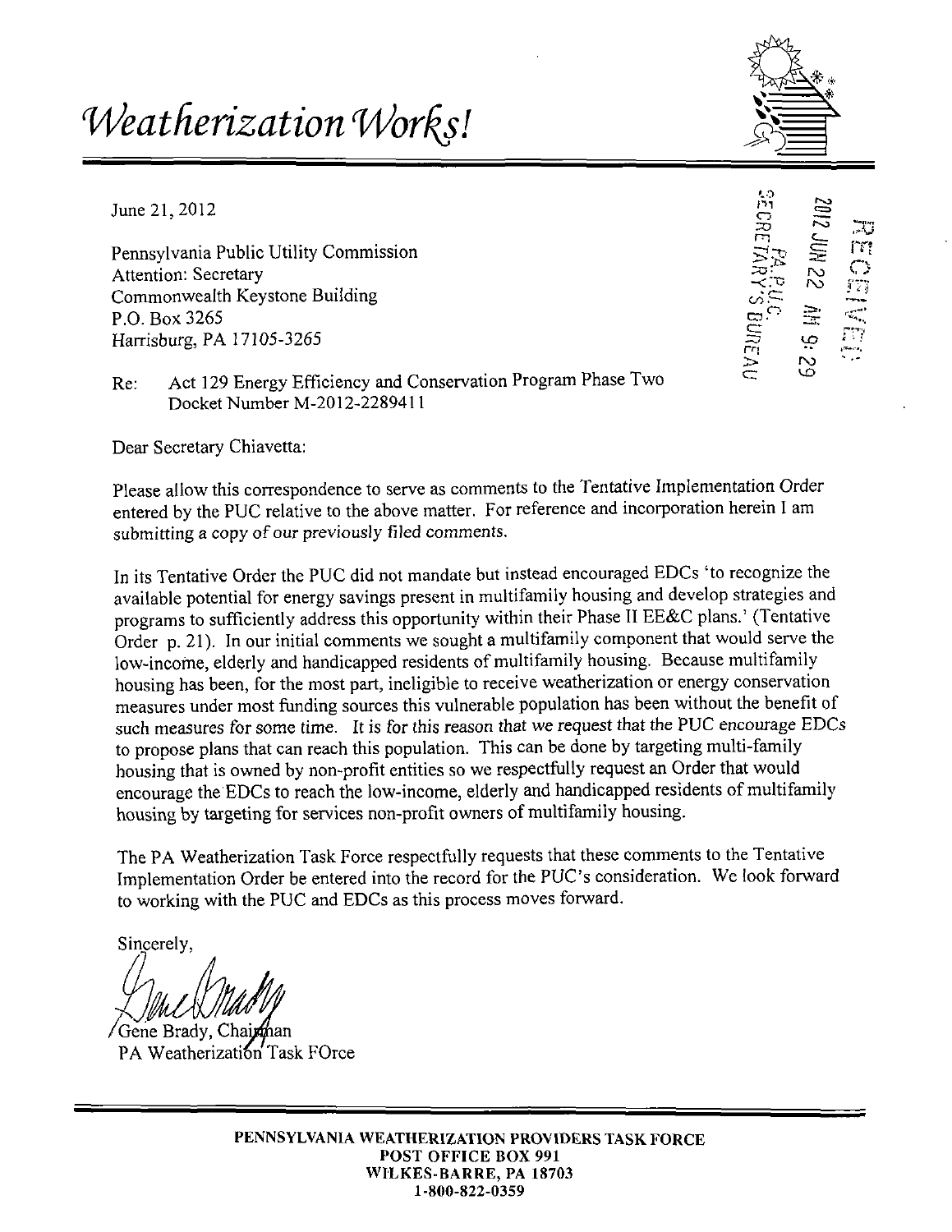## Weatherization Works!



'-O m o

> g no

لى ان<sub>مى</sub>

 $\mathbb{C}$ m

 $\frac{c_{\text{max}}}{\sum_{j}}$ 

.1=:,

به<br>م

> c :

April 17, 2012

Pennsylvania Public:Utility.Commission Attention:; Secretary Commonwealth Keystone Building. P.O. Box 3265 Harrisburg, PA 17105-3265.

#### RE: Act 129 Energy Efficiency and Conservation Program Phase Two Docket Number M-2012-2289411

Dear Secretary Chiavetta:

The PA Weatherization Task Force is ametwork of 42 non-profit weatherization^providers across the Commonwealth, many of whom have delivered weatherization.services.to.low-income residents for mofe than 30 years., The existing network of weatherization providers has a proven track record weatherizing the homes of the most vulnerable residents of this Commonwealth. Over the past 30 years, this network has weatherized nearly 500,000 homes across the Commonwealth.

The .PA Weatherization Task Force,firnnly,supports the continuation and a second phase of the energy efficiency and conservation programs; and would:like to submit the following comments on specific enumerated issues;and topics in response to the Secretarial Letter.

#### **3. Inclusion of a Demand Response Curtailment Program**

The PA Weatherization Task Force supports the extension and continuation of the peak demand reduction targets and demand response programs. These programs reduce capacity and energy costs during the most expensive hours thereby reducing costs for all ratepayers. And this savings is vitally important to low income residents of the Commonwealth which we serve.

#### **6. inclusion of a Low-Income Sector Carve-Out**

The PA Weatherization Task Force strongly believes that the low-income sector carve-out should be included in the. next EE&C Plan. Act129 specifically sets forth this requirement and this specific carve out should continue.

Assuming this carve out will continue, the Task Force strongly supports a requirement to include low-income households at or below 250% of the Federal Poverty Income Guidelines. Act 129' does not preclude this expansion and the Task Force supports a low-income sector carve-out structure which-is,proportionate to those'households'share ofitotal energy usage (at 250% of the Federal Poverty Income Guidelines).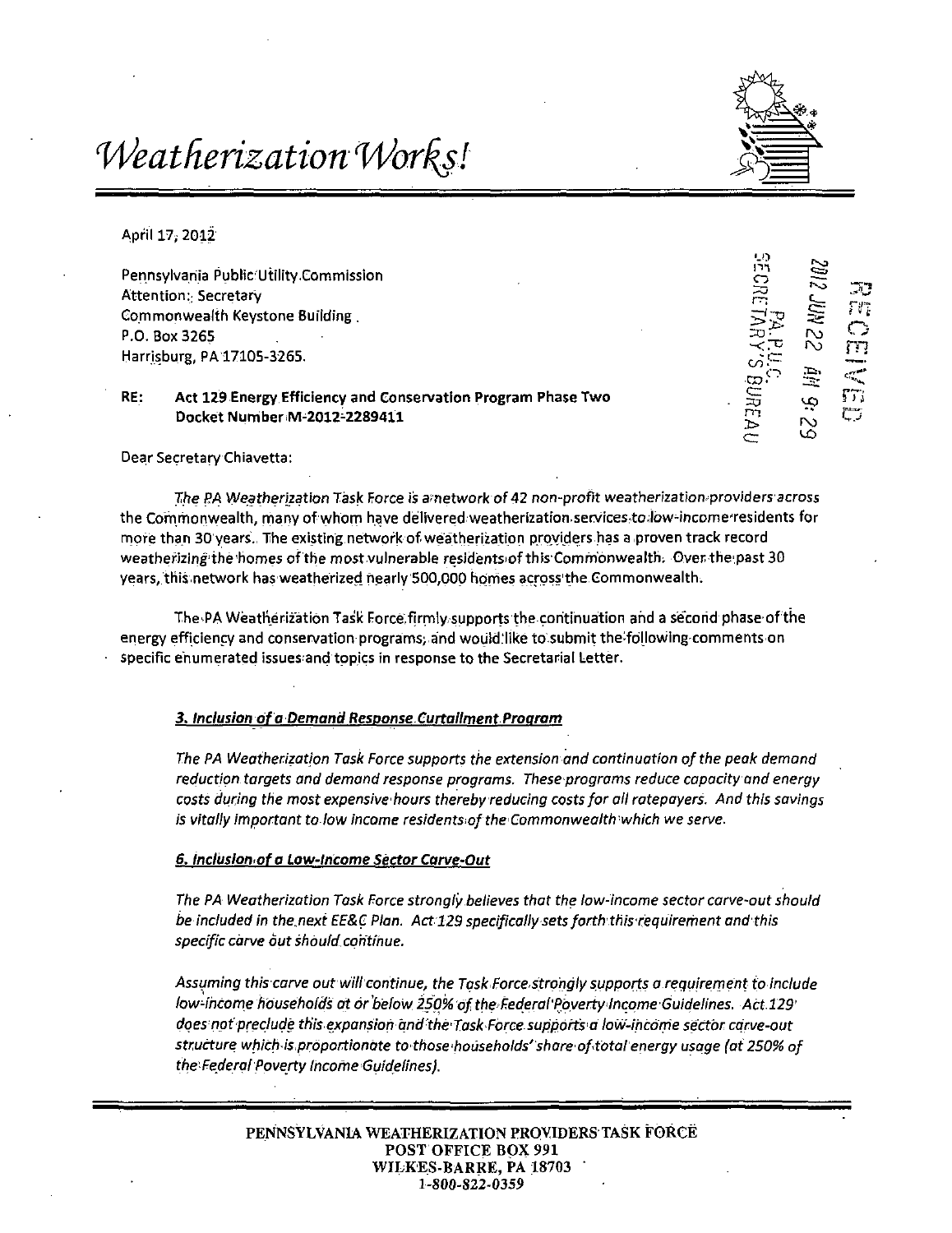Finally, the Task Force strongly,supports the continuation and inclusion of a measure that will ensure that the Low-Income Sector Carve-Out is in addition to LIURP funding, as required in Act 129.

#### 7. Transition Issues

The Task Force opposes awarding credit in Phase II to an EDC that achieves more than its 3% reduction in its Phase One EE Program.

in the case of an EDC that has met its Phase One EE target but has not spent its entire Phase One budget, the Task Force supports reconciling the remainder of its Phase One budget to ratepayers in order to help lower customers' utility bills.

#### 8. Other Act 129 Program Design Issues

The Task Force would respectfully request the Commission's consideration for the inclusion of a new Phase It component which would provide for the weatherization of multi-unit housing. Eligibility under this new component would be for low-income, elderly, and handicapped residents of the Commonwealth. And we would propose that PHFA be utilized as a partner in this endeavor because, of the Authority's ongoing work in this sector. We are open to an ongoing dialogue regarding this idea and look forward to developing it further as the Commission's Act 129 Phase II process moves forward.

The PA Weatherization Task Force respectfully requests that the Pennsylvania Public Utility Commission enter these Comments to the Secretarial Letter into the record. We look forward to participating in the process as it moves forward.

Thank you for the opportunity to comment on this matter. Please feel free to contact me directly if you have any questions or need any additional information.

Sincerely,

Geñe Brady

PA Weatherization task Force

CC: Megan Goode (Via Email)